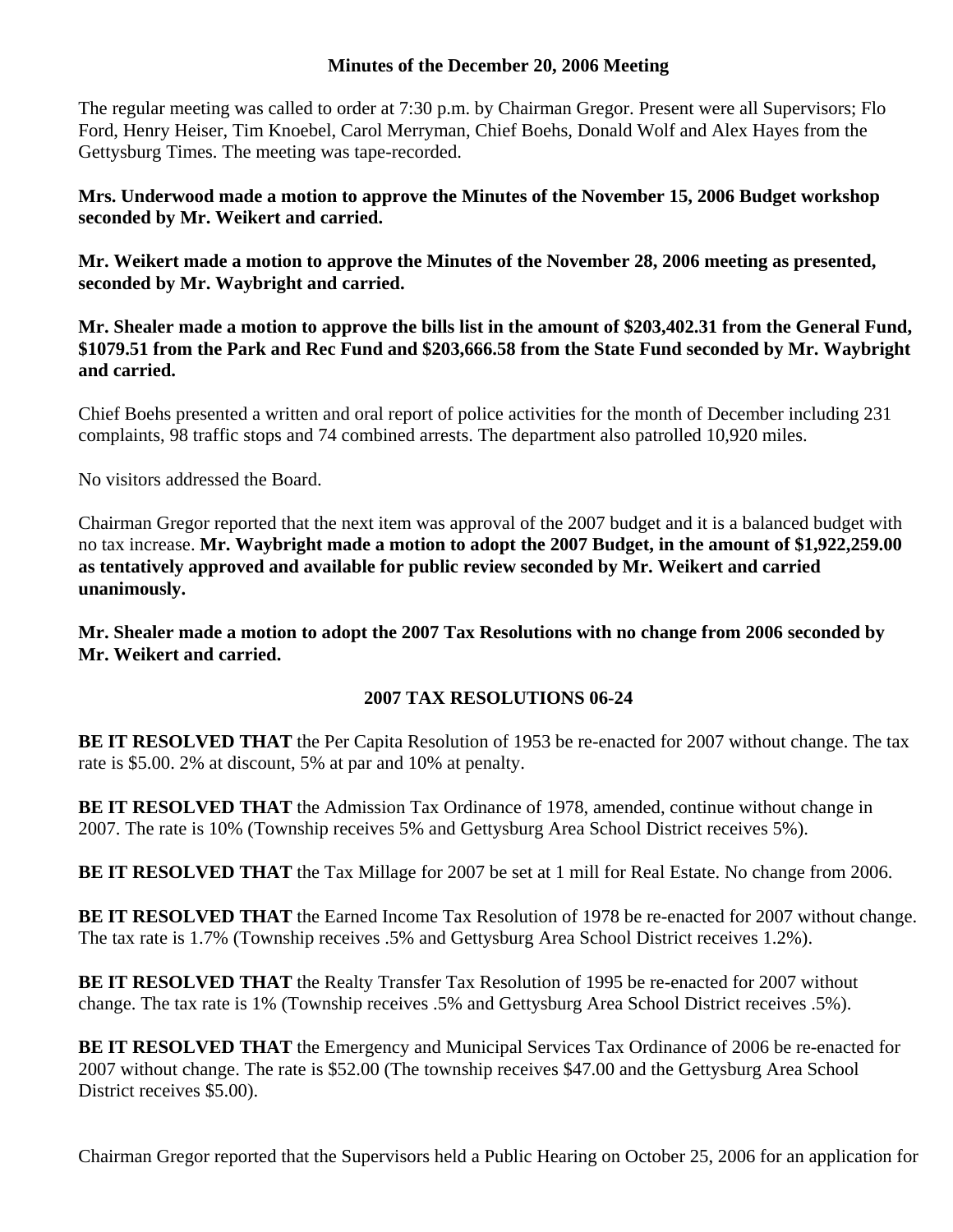conditional use approval from Jayjyoti Corporation to construct a hotel at 945 Baltimore Pike. Hotels are permitted as a conditional use in the VMX District. **Mr. Weikert made a motion based on the public interest criteria and general standards set forth in Section 27- 1902.7 and 27-1902.8 of the Cumberland Township Zoning Ordinance of 2003, as amended, and the evidence presented at a hearing held on October 25, 2006 to grant approval of the application to erect a hotel on property located at 945 Baltimore Pike, the Econolodge site, subject to the following conditions: the applicant must comply with all provisions of the Zoning Ordinance including, but not necessarily limited to: 27-603, 27-604.4 and 27-1701.3, as well as the Cumberland Township Subdivision and Land Development Ordinance, and the applicant must comply with all applicable federal, state and local law. The motion was seconded by Mrs. Underwood and carried.** 

**A public hearing for a conditional use application from Jayanti, Jyoti, and Raju Thakor Patel was scheduled for January 16, 2007 at 7:00 p.m. by motion of Mr. Weikert seconded by Mr. Shealer and carried.** The application is to construct a hotel at 950 Baltimore Pike which is a conditional use in the VMX District.

Mr. Knoebel explained that the township has received an invoice from Valley Quarries and two change orders for the Boyd's School Road project. The adjusted amount of the invoice, which includes the two change orders, is \$326,205.81. Mr. Knoebel recommended that the Supervisors consider approving change order #1 in the amount of \$15,073.83, but not to approve change order #2, in the amount of \$1,333.42, for line painting, which could have been included in the contract. **Mr. Weikert made a motion to approve change order #1, in the amount of \$15,073.83, seconded by Mr. Waybright and carried. Mr. Waybright made a motion seconded by Mrs. Underwood and carried to deny change order #2. Mr. Weikert made a motion to approve payment to Valley Quarries in the amount of \$324,872.39 seconded by Mr. Waybright and carried.** 

Mr. Knoebel also reported that the township received a request for release of financial security from Realty Leasing and Management Co. for improvements to Deatrick Drive. The initial amount of financial security was \$74,156.50 held in escrow, and the current balance is \$49,857.00. He added that following inspection and review of the site, the recommendation is to release \$39,857.00 and to hold \$10,000.00 for items that still need to be completed as described in his letter dated December 14, 2006. **Mrs. Underwood made a motion to release \$39,857.00 from the escrow account for Deatrick Drive and retain \$10,000.00 as recommended seconded by Mr. Weikert and carried.** 

Mr. Knoebel reported that the Jay Wolf Final Plan is a minor lot addition subdivision at the corner of Willoughby Run Rd. and Blackhorse Tavern Rd. The plan proposes the addition of a 0.566 acre lot from an existing 146.5 acre lot to the property of Mr. Donald R. Wolf. Mr. Knoebel added that a Resolution for Final Plan approval has been prepared and the plan is ready for approval. **Mr. Waybright made a motion to approve the Non-Building Waiver for the Jay D. Wolf Plan seconded by Mr. Weikert and carried. Mr. Waybright also made a motion to adopt Resolution 06-25 for Final Plan Approval for Jay D. Wolf seconded by Mrs. Underwood and carried.** 

**Mrs. Underwood made a motion seconded by Mr. Waybright and carried to approve a Certificate of Appropriateness for Herff Jones for an addition to their existing building on Boyd's School Road. Mrs. Underwood also made a motion seconded by Mr. Waybright and carried to approve a Certificate of Appropriateness for Adams County Christian Academy for an addition to their existing building located on Biglerville Rd.** Both applications have been approved by HARB.

**Mr. Weikert made a motion seconded by Mrs. Underwood and carried to adopt Resolution 06-26 Implementing the National Incident Management System which will provide a consistent nationwide approach for federal, state, local and tribal governments to work together more effectively and efficiently to prevent, prepare for, respond to and recover from domestic incidents, regardless of cause, size or complexity; and recommends that all public safety agencies, emergency responders, hazardous materials**